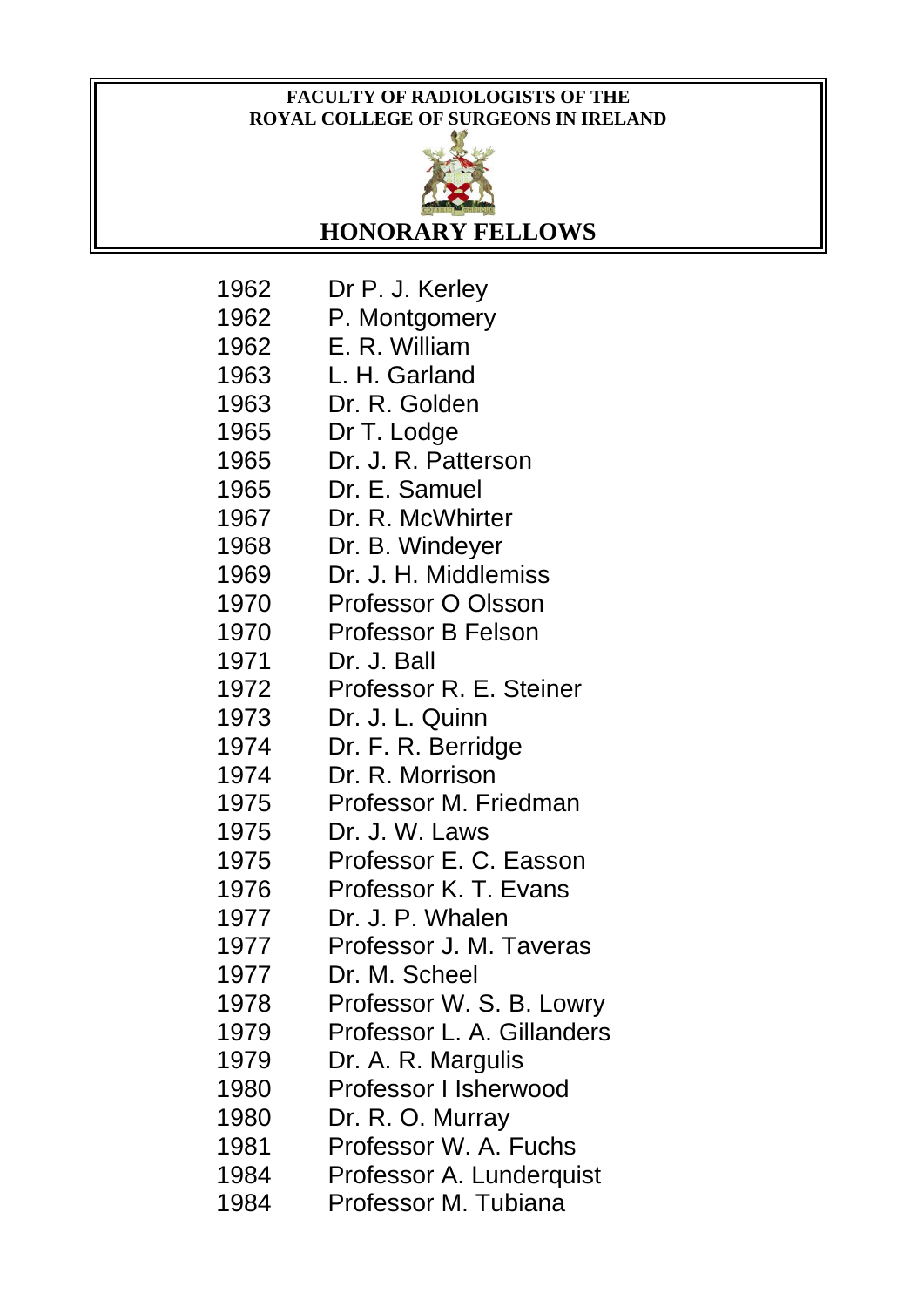| 1984 | Dr. A. Giedion                           |
|------|------------------------------------------|
| 1985 | Professor H. L. Abrahms                  |
| 1986 | Dr. M. Powell                            |
| 1986 | Dr. J. O. M. Craig                       |
| 1987 | Professor A. Baert                       |
| 1987 | Dr. J. L. Doppman                        |
| 1988 | Dr. J. E. Williams                       |
| 1989 | Professor E. R. Heitzman                 |
| 1989 | Professor H. J. Burhenne                 |
| 1990 | Dr. B. E. Kendall                        |
| 1992 | Professor G. W. Stevenson                |
| 1992 | Professor V. R. McCready                 |
| 1993 | Professor G. D. Dood                     |
| 1994 | Dr. T. S. Harle                          |
| 1994 | Dr. C. D. R. Flower                      |
| 1995 | Dr. A. Al-Rifai                          |
| 1995 | Sir C. Paine                             |
| 1995 | Dr. H. Redman                            |
| 1995 | Dr. H. G. Ringertz                       |
| 1996 | Professor P. C. Cooperberg               |
| 1997 | Professor H. Carty                       |
| 1998 | Professor P. Muller                      |
| 1999 | Professor A. Dixon                       |
| 2000 | <b>Professor Paul Capp</b>               |
| 2000 | Dr. Norman Coleman                       |
| 2001 | Dr. Alan Daneman                         |
| 2002 | Dr. Dan Ash                              |
| 2002 | <b>Professor Ian McCall</b>              |
| 2002 | Professor. Joseph Ferrucci               |
| 2003 | Dr, Mike Dean                            |
| 2004 | <b>Professor. Sat Somers</b>             |
| 2005 | Dr. Robert Stanley                       |
| 2005 | <b>Professor Janet Husband</b>           |
| 2005 | <b>Professor Michael Baumann</b>         |
| 2006 | Ms. Mary McAleese                        |
| 2006 | Professor Thomas Joseph Keane            |
| 2006 | <b>Professor Nicholas Gourtsoyiannis</b> |
| 2007 | Professor Nestor Müller                  |
| 2007 | Professor Andreas Adam                   |
| 2007 | <b>Professor Ann Barrett</b>             |